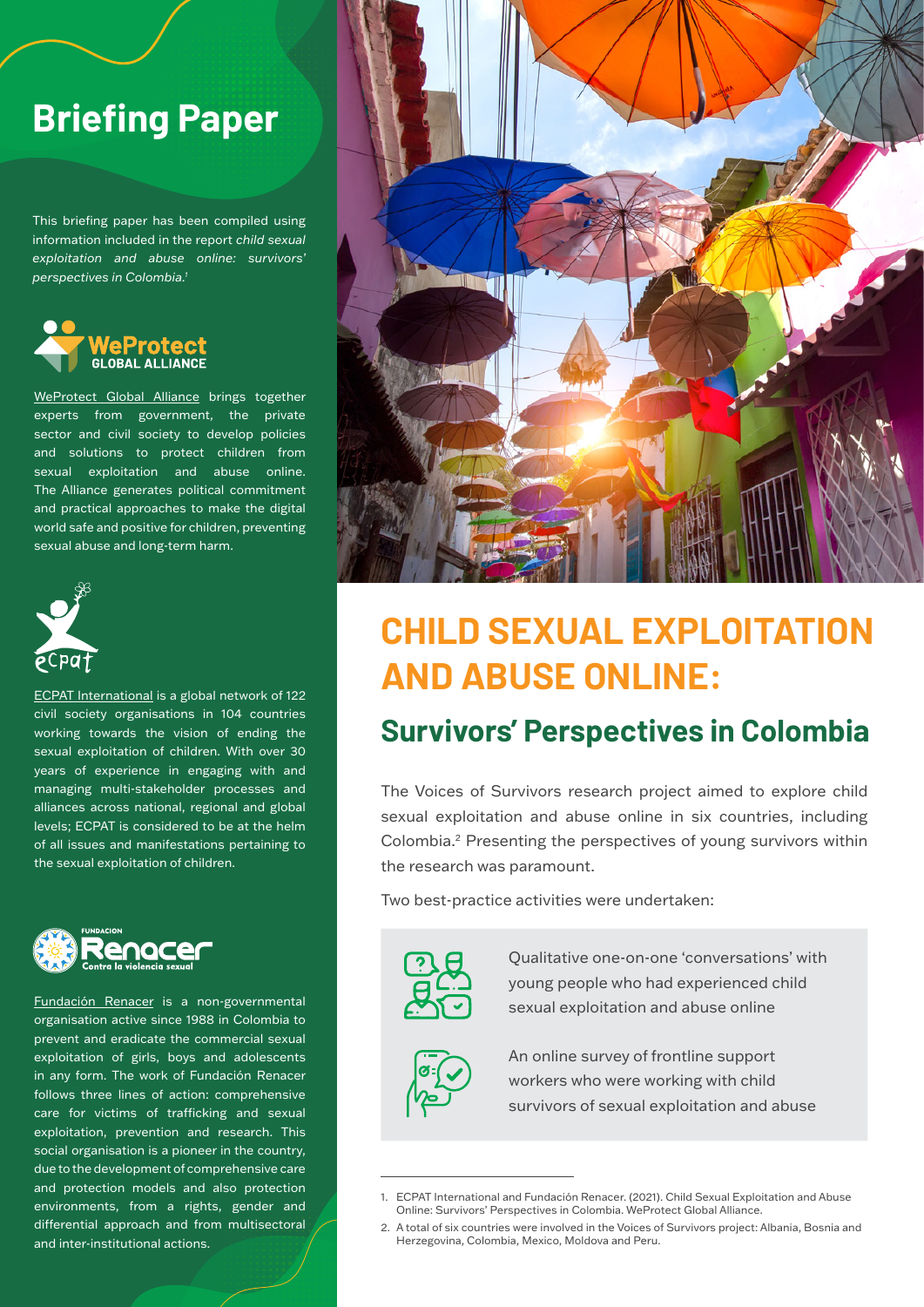# **Who participated in the project?**



# **Defining child sexual exploitation and abuse online**

*Child sexual exploitation and abuse online* refers to situations involving digital, Internet and communication technologies at some point during the continuum of abuse or exploitation. It can occur fully online or through a mix of online and in-person interactions between offenders and children.

Child sexual exploitation and abuse online includes an evolving range of practices including: *child sexual abuse material, grooming children online for sexual purposes, live streaming of child sexual abuse and other related behaviours* such as sexual extortion, the non-consensual sharing of self-generated sexual content involving children, unwanted exposure to sexualized content, among others.<sup>3</sup>

<sup>3.</sup> ECPAT International. (2020). [Summary Paper: Online Child Sexual Exploitation](https://www.ecpat.org/wp-content/uploads/2020/12/ECPAT-Summary-paper-on-Online-Child-Sexual-Exploitation-2020.pdf). Bangkok: ECPAT International.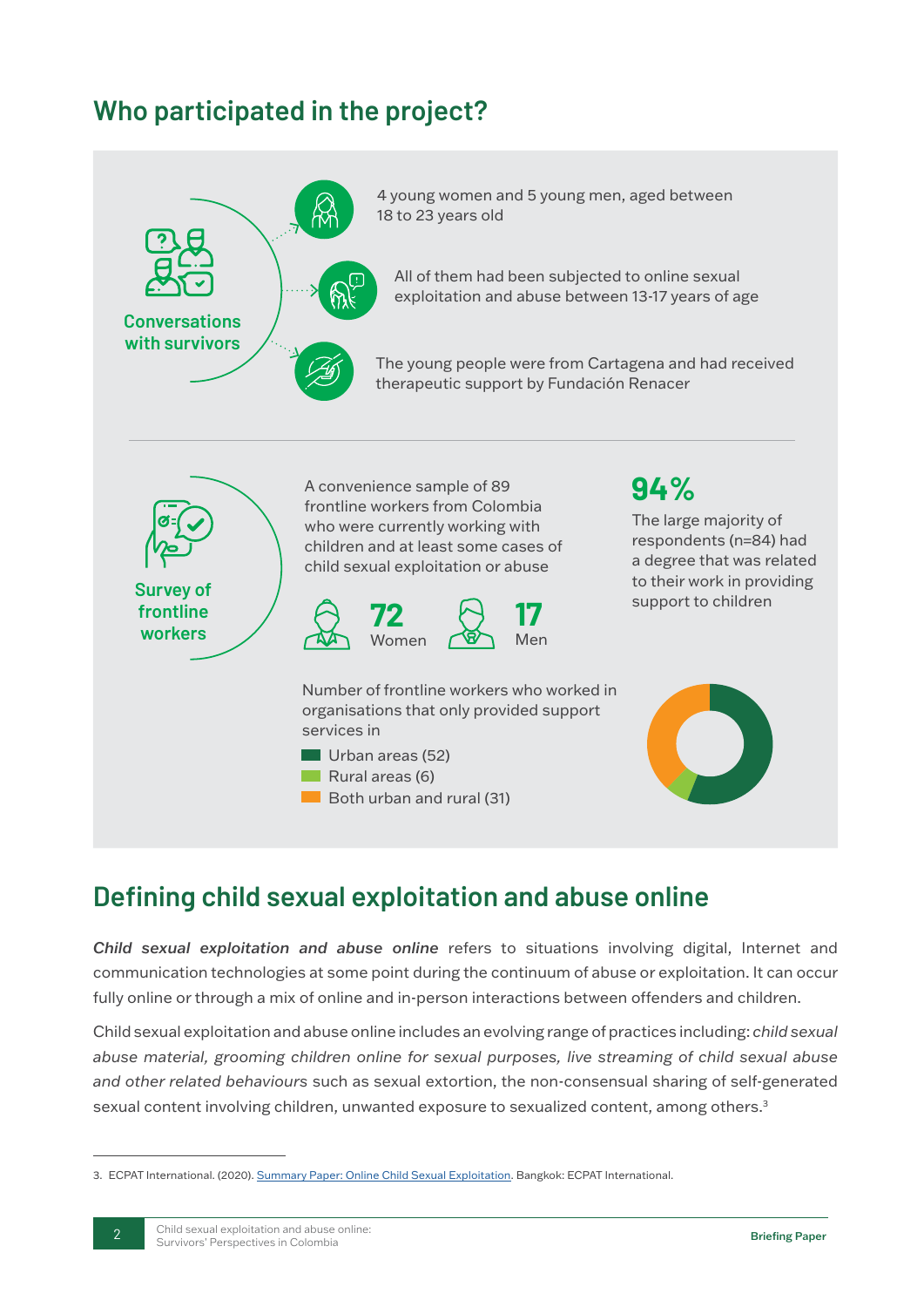# **Main findings and recommendations**

This research puts the voices of survivors of child sexual exploitation and abuse online at the forefront of the response to this problem. The findings and recommendations presented here are mostly based on their perspectives about existing reporting mechanisms and about support services, and must ultimately be translated into strategy, policy and action by duty-bearers, service providers and law enforcement.

### Reporting mechanisms

1. Promote information and awareness campaigns about risks in the online environment related to sexual exploitation and abuse, as well as about reporting mechanisms and available support services when harm occurs.

Conversations with the young survivors generally illustrated little awareness of the formal reporting mechanisms that are available. During the conversations, all young people said that prior to the abuse, they had not received information about where to look for help when they were subjected to sexual exploitation and abuse.

According to one young survivor it is necessary to reach the communities with the message of prevention, recognition of these crimes and to promote reporting, allowing more and more people to learn about the issue, commit themselves and support the defence of children's rights and the reporting of the offenders. (VoS-COL-02)

This recommendation was supported by the surveyed frontline workers. When provided the opportunity to share any last thoughts at the end of the survey, almost a half (45%, n=40) emphasised the lack of general public awareness related to this topic as a major issue in Colombia. One of them said that:

*"It is about the lack of knowledge about the crimes classified as sexual violence; it is important to provide support from prevention in order to gradually mitigate cases of sexual violence in a joint manner; this includes the family, the state and the society.*"<sup>4</sup>

#### 2. Provide educational programmes for communities and family members about prevention of online forms of sexual exploitation and abuse.

For all of the young people who engaged in the conversations, the family plays an important role both in the prevention and protection of children. Therefore, it is crucial that family members have the capacity to educate children about risks related to their Internet usage. It is also important that they create spaces of dialogue where children feel confident to disclose, and know how to guide children subjected to sexual exploitation and abuse in the process of reporting.

*"Today it's easier for the problem to arise because parents ignore the role of educating their children; they don't see the dangers on social media."*

(VoS-COL-01)

<sup>4.</sup> Please note text in green boxes refers to quotes from the young survivors who took part in the conversations. Text in purple boxes refers to the qualitative input shared by frontline workers who completed the survey.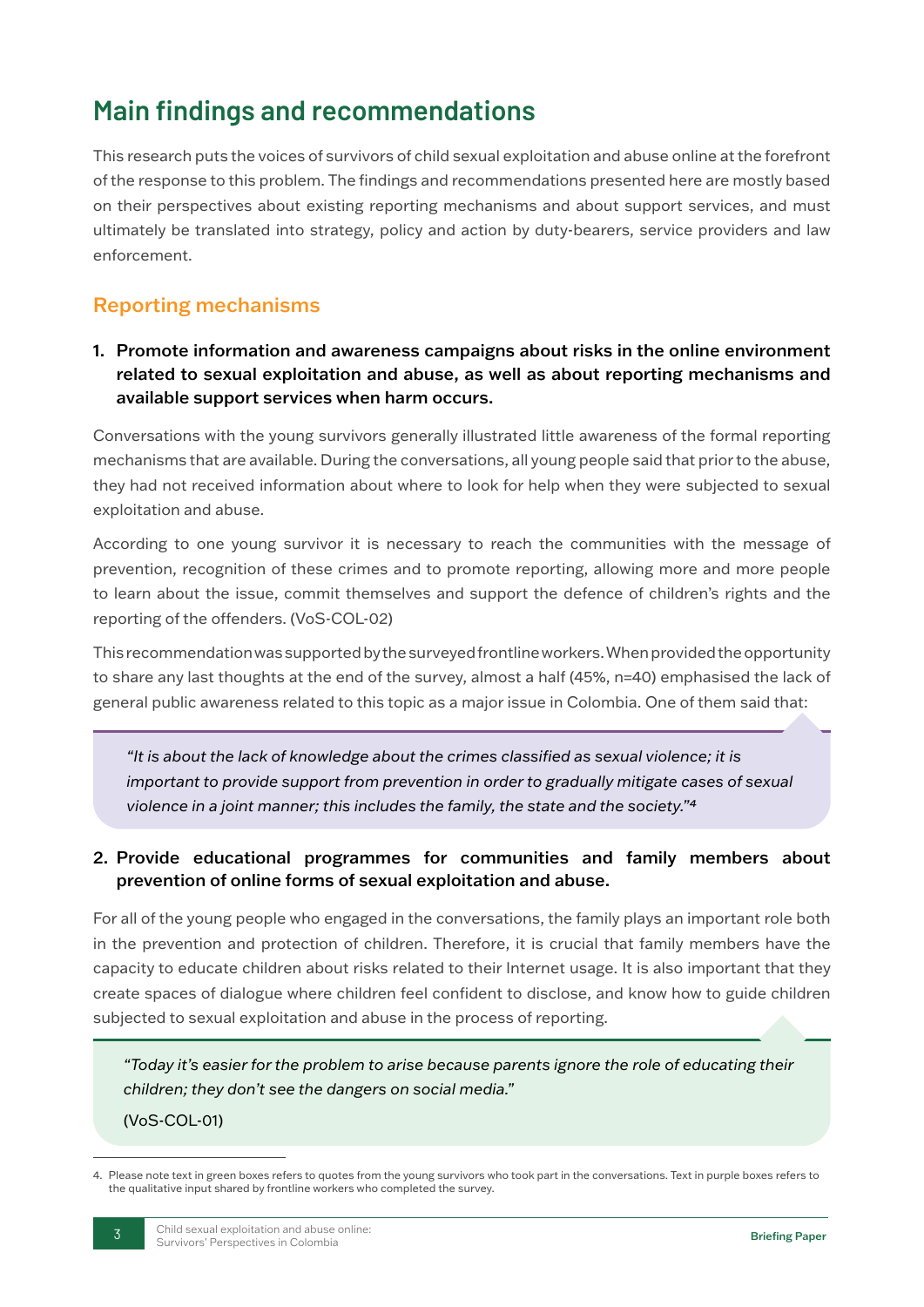The surveyed frontline workers also mentioned that family members need to be better informed in order to prevent such crimes:

*"To a large extent, crimes related to technological means give merit to the lack of knowledge from the legal, assistance, and guidance perspective, and the support that the family provides and to prevent children from becoming network victims."* 

3. Improve the availability and dissemination of reporting mechanisms, creating childfriendly tools and making use of digital methods.

The reporting mechanisms should be as accessible as possible and available in easy-to-use online formats.

*"Information must be increased, the permanent dissemination of digital channels or complaints. Create an easily accessible chat to report or make an application."* (VoS-COL-10)

In order to create these resources, one frontline worker recommended consulting children to make sure that their needs are taken into account.

*"I believe that victims should be heard. Many formulations are made based on the thoughts of some people, without considering the needs of the victims. Resources for the care of children and adolescents are scarce and governments are resorting to stringer campaigns to position themselves politically, and to ensure resources reach the children."*

#### 4. Impose legal duties on and promote collaboration with Internet service providers and social media companies.

These requirements ensure that providers will promptly comply with law enforcement requests for takedown of child sexual abuse material as well as to comply promptly with law enforcement requests for information. This will assist investigations into crimes and limit the wide distribution of child sexual abuse material.

In the conversations, young people said that social networks and other digital media do not promote actions for users to prevent harm. According to the young people, they are unresponsive to complaints - other than sometimes blocking content. They therefore recommend that Internet providers should have visible information on the risks associated with Internet usage for children, and steps to take. This should not be in the form of isolated websites, but actions proactively promoted to children as part of the user experience.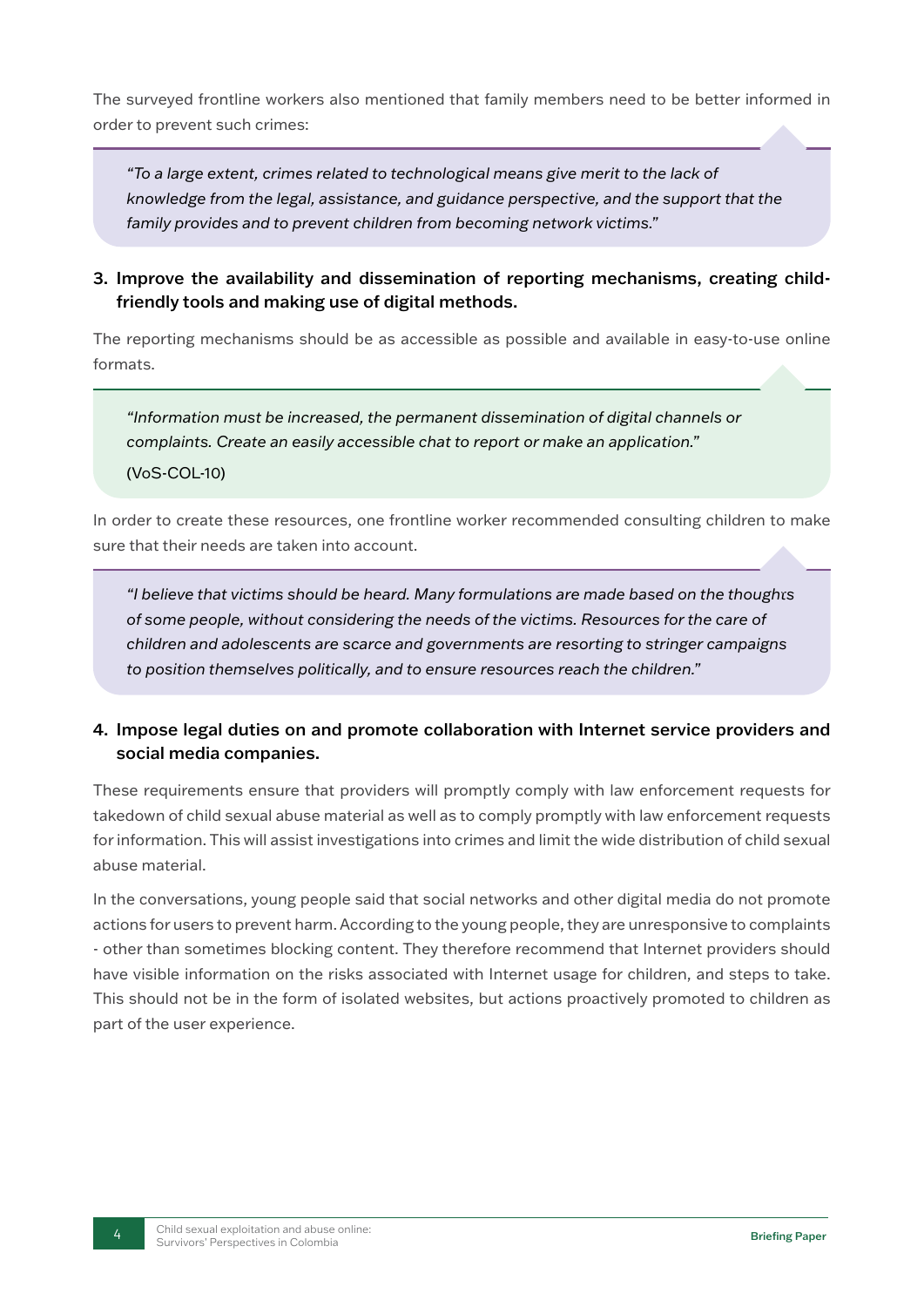### Support services

#### 5. Better promote the availability of a full range of specialised support services for children subjected to sexual exploitation and abuse online.

Any child who goes through such an experience should have access to specialists who can help them. These professionals should have skills and knowledge about working with online forms of sexual exploitation and abuse.

*"The care programmes which exist are insufficient, there is a need for more, because there are many children who come to services for help and information, and they don't know how to talk and who to tell. Care centres should be developed in the most vulnerable sectors."* (VoS-COL-09)

Lack of specialised support services was also highlighted by one surveyed frontline worker:

*"One of the challenges that children and adolescents, victims of sexual abuse or sexual exploitation face is the late psychological support from the health sector due to the poor quality provided by this service."*

#### 6. Commit financial resources to provide training and capacity building opportunities to law enforcement officers and legal professionals on topics related to child sexual exploitation and abuse online.

Both the young people who engaged in the conversations and the frontline workers who responded to the survey spoke about the need to improve the capacities of service providers.

*"Officials don't have empathy, they don't understand the consequences of violence, they revictimise. They lack training."*

(VoS-COL-10)

A surveyed frontline worker emphasised the limited training available for professionals:

*"The challenges in terms of care is training for public servants and identification of cases to ensure they do not get confused with other types of violence. Having the support of the pages for the reporting purposes creates awareness among the police and state agencies to address these problems."*

#### 7. Improve the investigation and prosecution of online sexual crimes against children..

Law enforcement should improve approaches to conducting investigations of online forms of child sexual abuse and exploitation. Improvements are needed to ensure offenders are brought to justice and that those who have been subjected to such crimes are able to access compensation and other legal remedies. This would also encourage other children to report sexual abuse and exploitation.